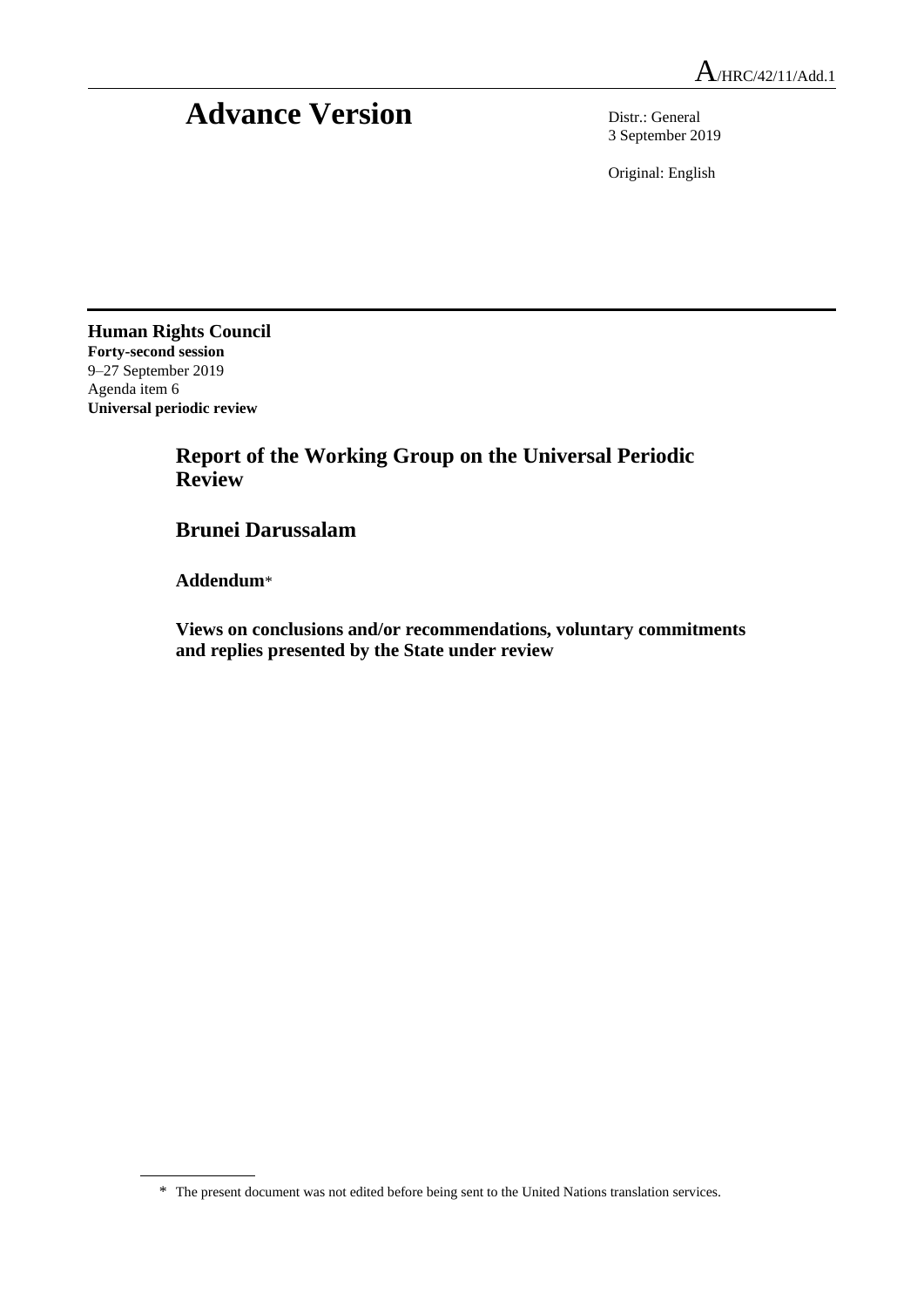1. The Government of Brunei Darussalam has carefully examined the 220 recommendations that it received during the thirty-third session of the Working Group of the Universal Periodic Review of the Human Rights Council. Brunei Darussalam accepts **108** recommendations, including those that have already been put into practice or are being implemented.

2. The partial acceptance of **7** recommendations means that Brunei Darussalam agrees on a part of the recommendation and takes note of the other part, because they may be contrary to the Constitution of Brunei Darussalam; the official religion of Brunei Darussalam; its national legislation; and without prejudice to the generality of the recommendations.

3. Brunei Darussalam does not accept **81** recommendations because they may be contrary to the Constitution of Brunei Darussalam; the official religion of Brunei Darussalam; its national legislation; and without prejudice to the generality of the recommendations.

4. Brunei Darussalam takes note of **24** recommendations.

5. The specific replies are as follows:

| Recommendation | Position                                                                                                                                                                                                                                                                                                                                                                                                                                                                                                                                                                                                            |
|----------------|---------------------------------------------------------------------------------------------------------------------------------------------------------------------------------------------------------------------------------------------------------------------------------------------------------------------------------------------------------------------------------------------------------------------------------------------------------------------------------------------------------------------------------------------------------------------------------------------------------------------|
| 121.1          | <b>Partially Accepted</b>                                                                                                                                                                                                                                                                                                                                                                                                                                                                                                                                                                                           |
|                | Brunei Darussalam remains committed to its international human rights<br>obligations which it is party to namely Convention on the Elimination of All<br>Forms of Discrimination Against Women (CEDAW), Convention on the<br>Rights of the Child (CRC), Convention on the Rights of Persons with<br>Disabilities (CRPD), Optional Protocol to the Convention on the Rights of<br>the Child on the Sale of Children, Child Prostitution and Child<br>Pornography (OP-CRC-SC) and Optional Protocol to the Convention on the<br>Rights of the Child on the Involvement of Children in Armed Conflict (OP-<br>CRC-AC). |
|                | Brunei Darussalam is currently taking steps towards ratification of<br>Convention against Torture and Other Cruel, Inhuman or Degrading<br>Treatment or Punishment (CAT).                                                                                                                                                                                                                                                                                                                                                                                                                                           |
| 121.2          | <b>Partially Accepted</b>                                                                                                                                                                                                                                                                                                                                                                                                                                                                                                                                                                                           |
|                | See 121.1                                                                                                                                                                                                                                                                                                                                                                                                                                                                                                                                                                                                           |
| 121.3          | Partially Accepted                                                                                                                                                                                                                                                                                                                                                                                                                                                                                                                                                                                                  |
|                | See 121.1                                                                                                                                                                                                                                                                                                                                                                                                                                                                                                                                                                                                           |
| 121.4          | Not Accepted                                                                                                                                                                                                                                                                                                                                                                                                                                                                                                                                                                                                        |
| 121.5          | Not Accepted                                                                                                                                                                                                                                                                                                                                                                                                                                                                                                                                                                                                        |
| 121.6          | Not Accepted                                                                                                                                                                                                                                                                                                                                                                                                                                                                                                                                                                                                        |
| 121.7          | Not Accepted                                                                                                                                                                                                                                                                                                                                                                                                                                                                                                                                                                                                        |
| 121.8          | Not Accepted                                                                                                                                                                                                                                                                                                                                                                                                                                                                                                                                                                                                        |
| 121.9          | Not Accepted                                                                                                                                                                                                                                                                                                                                                                                                                                                                                                                                                                                                        |
| 121.10         | Accepted                                                                                                                                                                                                                                                                                                                                                                                                                                                                                                                                                                                                            |
|                | Brunei Darussalam is currently taking steps towards ratification of CAT.                                                                                                                                                                                                                                                                                                                                                                                                                                                                                                                                            |
| 121.11         | Noted                                                                                                                                                                                                                                                                                                                                                                                                                                                                                                                                                                                                               |
|                | See 121.10                                                                                                                                                                                                                                                                                                                                                                                                                                                                                                                                                                                                          |
| 121.12         | Partially Accepted                                                                                                                                                                                                                                                                                                                                                                                                                                                                                                                                                                                                  |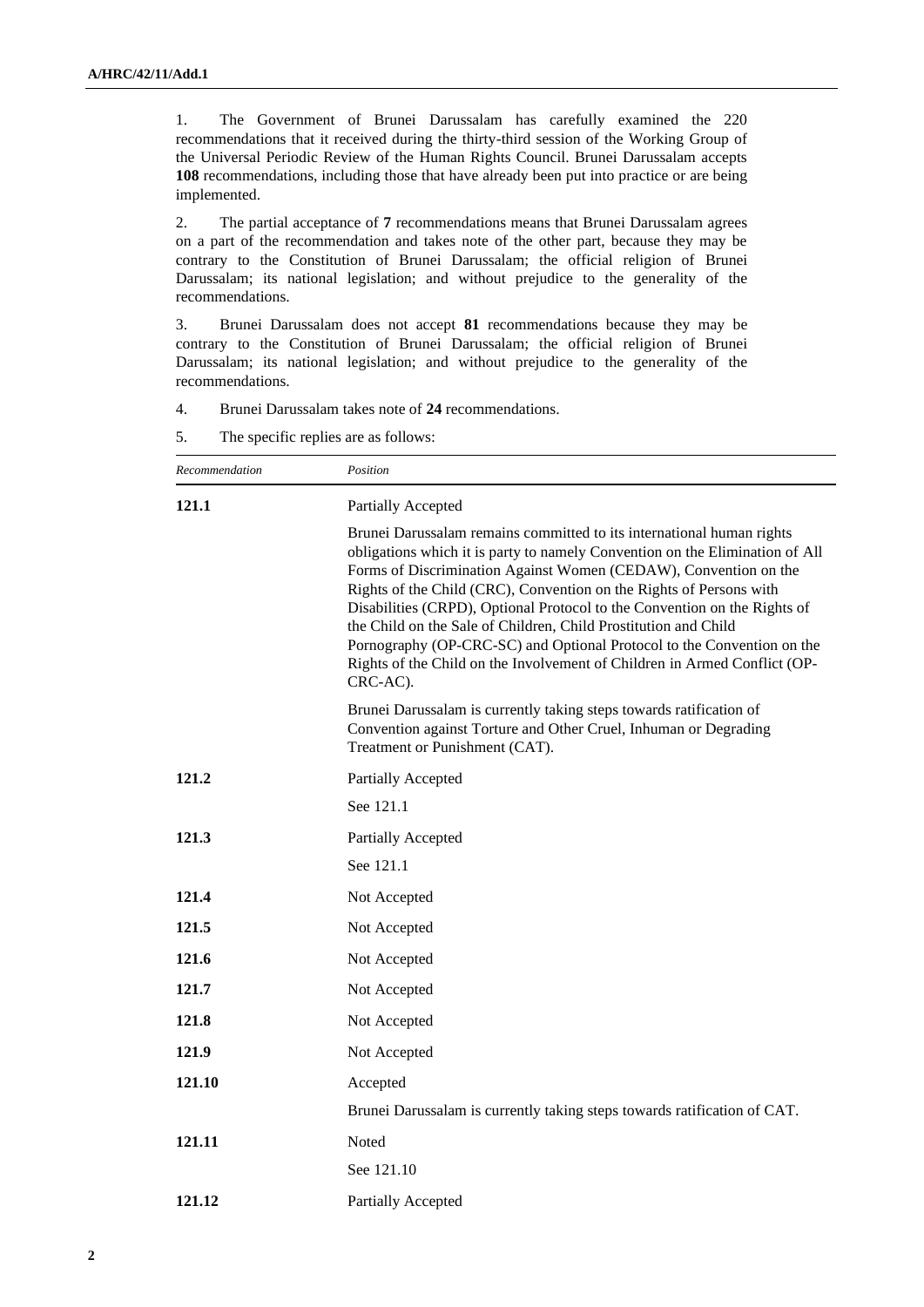| Recommendation | Position                                                                                                                                                                                                                                                                                                                                                                                                      |
|----------------|---------------------------------------------------------------------------------------------------------------------------------------------------------------------------------------------------------------------------------------------------------------------------------------------------------------------------------------------------------------------------------------------------------------|
|                | See 121.10                                                                                                                                                                                                                                                                                                                                                                                                    |
| 121.13         | Partially Accepted                                                                                                                                                                                                                                                                                                                                                                                            |
|                | See 121.10                                                                                                                                                                                                                                                                                                                                                                                                    |
|                | The Vienna Convention on the Law of Treaties gives all sovereign states the<br>right to make reservations.                                                                                                                                                                                                                                                                                                    |
| 121.14         | Accepted                                                                                                                                                                                                                                                                                                                                                                                                      |
|                | See 121.10                                                                                                                                                                                                                                                                                                                                                                                                    |
| 121.15         | Not Accepted                                                                                                                                                                                                                                                                                                                                                                                                  |
| 121.16         | Not Accepted                                                                                                                                                                                                                                                                                                                                                                                                  |
| 121.17         | Not Accepted                                                                                                                                                                                                                                                                                                                                                                                                  |
| 121.18         | Not Accepted                                                                                                                                                                                                                                                                                                                                                                                                  |
| 121.19         | Not Accepted                                                                                                                                                                                                                                                                                                                                                                                                  |
| 121.20         | Partially Accepted                                                                                                                                                                                                                                                                                                                                                                                            |
|                | See 121.1                                                                                                                                                                                                                                                                                                                                                                                                     |
| 121.21         | Not Accepted                                                                                                                                                                                                                                                                                                                                                                                                  |
| 121.22         | Partially Accepted                                                                                                                                                                                                                                                                                                                                                                                            |
|                | See 121.10                                                                                                                                                                                                                                                                                                                                                                                                    |
| 121.23         | Not Accepted                                                                                                                                                                                                                                                                                                                                                                                                  |
| 121.24         | Not Accepted                                                                                                                                                                                                                                                                                                                                                                                                  |
|                | Brunei Darussalam is currently focused on ratification of the fundamental<br>International Labour Organization (ILO) Conventions, of which two has<br>been ratified.                                                                                                                                                                                                                                          |
|                | Current labour legislation as well as enforcement practices sufficiently<br>ensures that all migrant workers in Brunei Darussalam are protected,<br>provided adequate housing, are employed in conditions that are not harmful<br>to their individual safety as well as have access to dispute settlement<br>mechanisms.                                                                                      |
| 121.25         | Not Accepted                                                                                                                                                                                                                                                                                                                                                                                                  |
| 121.26         | Not Accepted                                                                                                                                                                                                                                                                                                                                                                                                  |
| 121.27         | Accepted                                                                                                                                                                                                                                                                                                                                                                                                      |
| 121.28         | Not Accepted                                                                                                                                                                                                                                                                                                                                                                                                  |
|                | Brunei Darussalam maintains its reservation on Article 9 (2) of the<br>Convention.                                                                                                                                                                                                                                                                                                                            |
|                | Procedures are available for children of women citizens married to foreign<br>nationals to be accorded Brunei citizenship through an application process,<br>pursuant to Section 6 of the Brunei Nationality Act. In view that Brunei<br>Darussalam has a policy of single nationality, children of women citizens<br>may either be registered as Brunei nationals or the nationals as that of the<br>father. |
| 121.29         | Not Accepted                                                                                                                                                                                                                                                                                                                                                                                                  |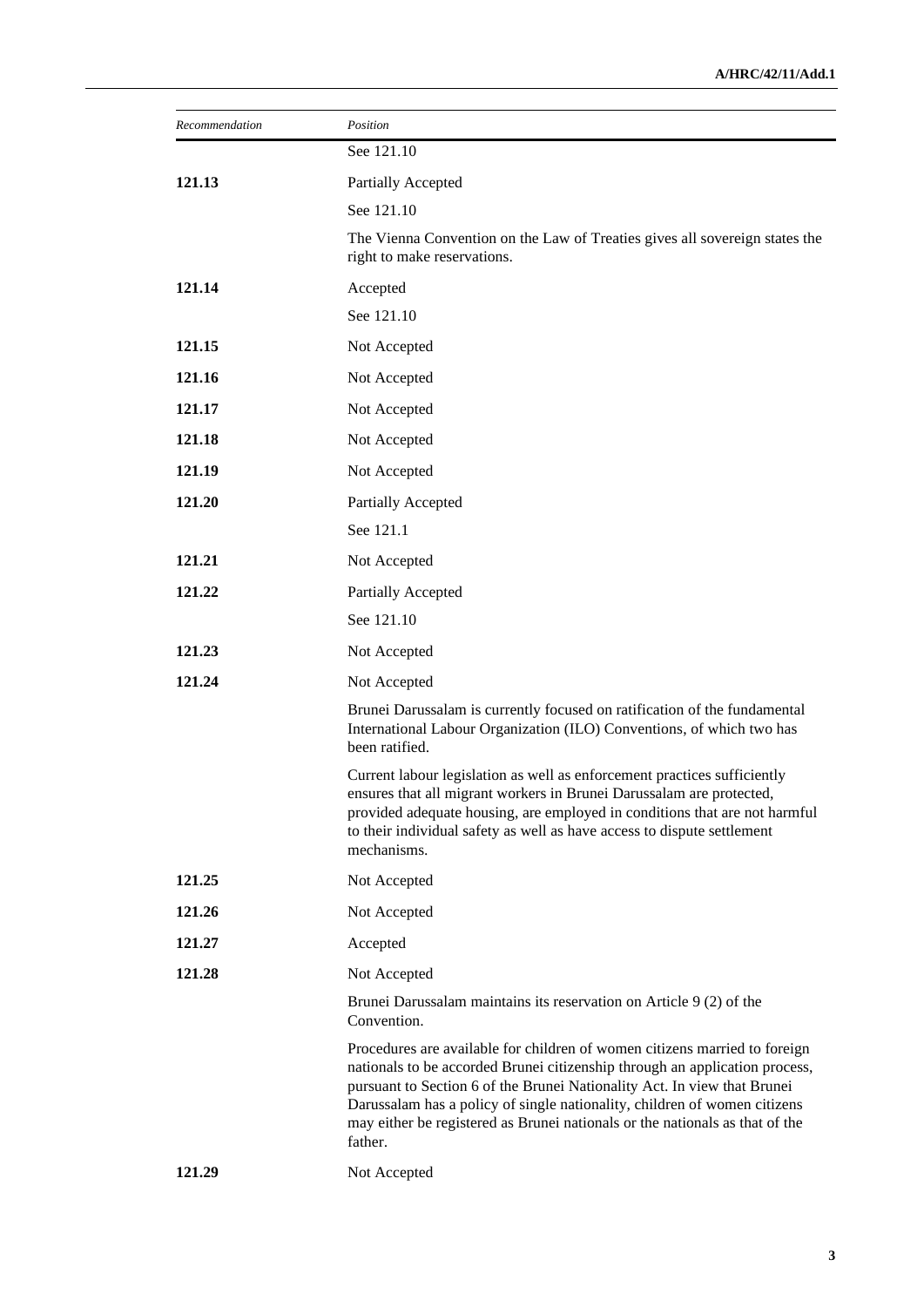| Recommendation | Position                                                                                                                                                                                                                                                                                                     |
|----------------|--------------------------------------------------------------------------------------------------------------------------------------------------------------------------------------------------------------------------------------------------------------------------------------------------------------|
| 121.30         | Not Accepted                                                                                                                                                                                                                                                                                                 |
| 121.31         | Not Accepted                                                                                                                                                                                                                                                                                                 |
| 121.32         | Not Accepted                                                                                                                                                                                                                                                                                                 |
| 121.33         | Accepted                                                                                                                                                                                                                                                                                                     |
| 121.34         | Accepted                                                                                                                                                                                                                                                                                                     |
| 121.35         | Accepted                                                                                                                                                                                                                                                                                                     |
| 121.36         | Not Accepted                                                                                                                                                                                                                                                                                                 |
|                | The promulgation of the Syariah Penal Code Order, 2013 (SPCO) is to<br>preserve and protect religion, life, intellect, lineage and property. It is<br>applied uniformly regardless of gender and in line with Brunei Darussalam's<br>religious and cultural norms that are highly valued in our society.     |
|                | The corporal punishments in the SPCO will not be carried out arbitrarily and<br>are intended to protect the society against serious crimes through the<br>mechanism of deterrence, ensuring justice for the victims and their family<br>and generally to preserve peace, morality and decency of the public. |
|                | The basic rights of the accused are guaranteed throughout all stages of<br>criminal proceedings, with various stringent safeguards to ensure a fair and<br>proper administration of justice as well as high evidential threshold required<br>for prosecution for offences of hadd and qisas.                 |
|                | A de facto moratorium on the execution of death penalty for cases under the<br>common law has been extended to cases under the SPCO which provides a<br>wider scope for remission.                                                                                                                           |
| 121.37         | Not Accepted                                                                                                                                                                                                                                                                                                 |
|                | See 121.36                                                                                                                                                                                                                                                                                                   |
| 121.38         | Not Accepted                                                                                                                                                                                                                                                                                                 |
|                | See 121.36                                                                                                                                                                                                                                                                                                   |
|                | The law is there to respect and protect the religion and social fabric and<br>values of Brunei society.                                                                                                                                                                                                      |
|                | On the issue of homosexual acts, Brunei Darussalam affirms the right of<br>privacy of individuals.                                                                                                                                                                                                           |
| 121.39         | Not Accepted                                                                                                                                                                                                                                                                                                 |
|                | See 121.36                                                                                                                                                                                                                                                                                                   |
| 121.40         | Not Accepted                                                                                                                                                                                                                                                                                                 |
|                | See 121.38                                                                                                                                                                                                                                                                                                   |
| 121.41         | Not Accepted                                                                                                                                                                                                                                                                                                 |
|                | See 121.38                                                                                                                                                                                                                                                                                                   |
| 121.42         | Not Accepted                                                                                                                                                                                                                                                                                                 |
|                | See 121.36                                                                                                                                                                                                                                                                                                   |
| 121.43         | Not Accepted                                                                                                                                                                                                                                                                                                 |
|                | See 121.36                                                                                                                                                                                                                                                                                                   |
| 121.44         | Not Accepted                                                                                                                                                                                                                                                                                                 |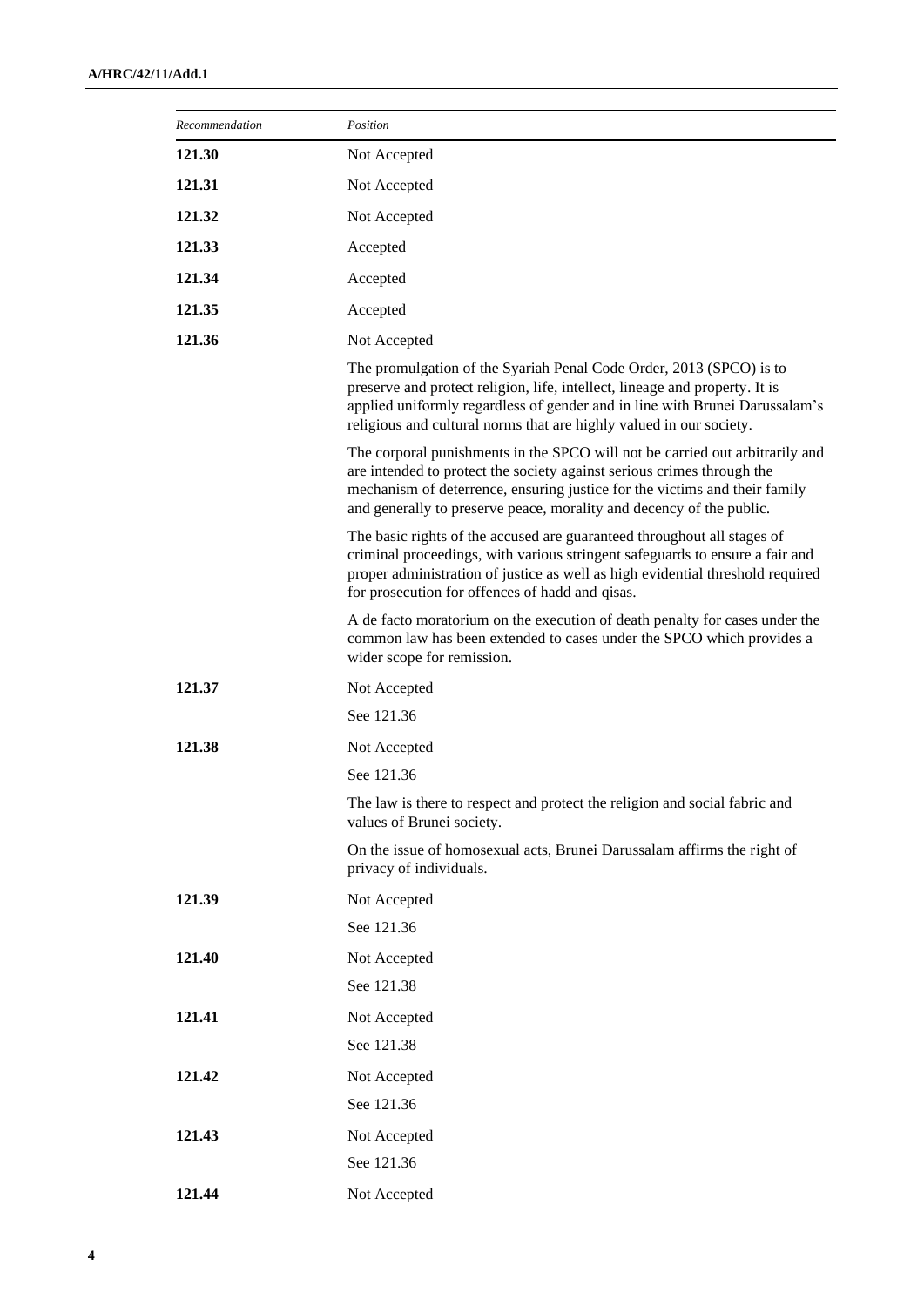| Recommendation | Position                                                                                                                                                                                                                                   |
|----------------|--------------------------------------------------------------------------------------------------------------------------------------------------------------------------------------------------------------------------------------------|
|                | See 121.36                                                                                                                                                                                                                                 |
| 121.45         | Not Accepted                                                                                                                                                                                                                               |
|                | See 121.36                                                                                                                                                                                                                                 |
| 121.46         | Not Accepted                                                                                                                                                                                                                               |
|                | A de facto moratorium on the execution of death penalty for cases under the<br>common law has been extended to cases under the SPCO which provides a<br>wider scope for remission.                                                         |
| 121.47         | Not Accepted                                                                                                                                                                                                                               |
|                | See 121.36                                                                                                                                                                                                                                 |
| 121.48         | Not Accepted                                                                                                                                                                                                                               |
|                | See 121.36                                                                                                                                                                                                                                 |
| 121.49         | Not Accepted                                                                                                                                                                                                                               |
|                | See 121.36                                                                                                                                                                                                                                 |
| 121.50         | Not Accepted                                                                                                                                                                                                                               |
|                | See 121.38                                                                                                                                                                                                                                 |
| 121.51         | Noted                                                                                                                                                                                                                                      |
|                | Brunei Darussalam upholds its international obligations to the CRC,<br>CEDAW, CRPD, OP-CRC-SC and OP-CRC-AC, and has taken some<br>legislative measures for its effective implementation.                                                  |
| 121.52         | Not Accepted                                                                                                                                                                                                                               |
|                | Individuals may peacefully exercise his/her right to freedom of expression.<br>Nevertheless, such rights and freedoms must be exercised responsibly within<br>a legal framework.                                                           |
|                | The relevant laws are necessary to ensure national security and public order,<br>as well as to maintain a balance between freedom of expression and the need<br>to protect persons or any race or religion from defamation or denigration. |
| 121.53         | Not Accepted                                                                                                                                                                                                                               |
|                | See 121.52                                                                                                                                                                                                                                 |
| 121.54         | Not Accepted                                                                                                                                                                                                                               |
|                | See 121.52                                                                                                                                                                                                                                 |
| 121.55         | Not Accepted                                                                                                                                                                                                                               |
|                | See 121.52                                                                                                                                                                                                                                 |
| 121.56         | Not Accepted                                                                                                                                                                                                                               |
|                | See 121.52                                                                                                                                                                                                                                 |
| 121.57         | Not Accepted                                                                                                                                                                                                                               |
|                | See 121.36                                                                                                                                                                                                                                 |
| 121.58         | Not Accepted                                                                                                                                                                                                                               |
|                | See 121.36                                                                                                                                                                                                                                 |
| 121.59         | Not Accepted                                                                                                                                                                                                                               |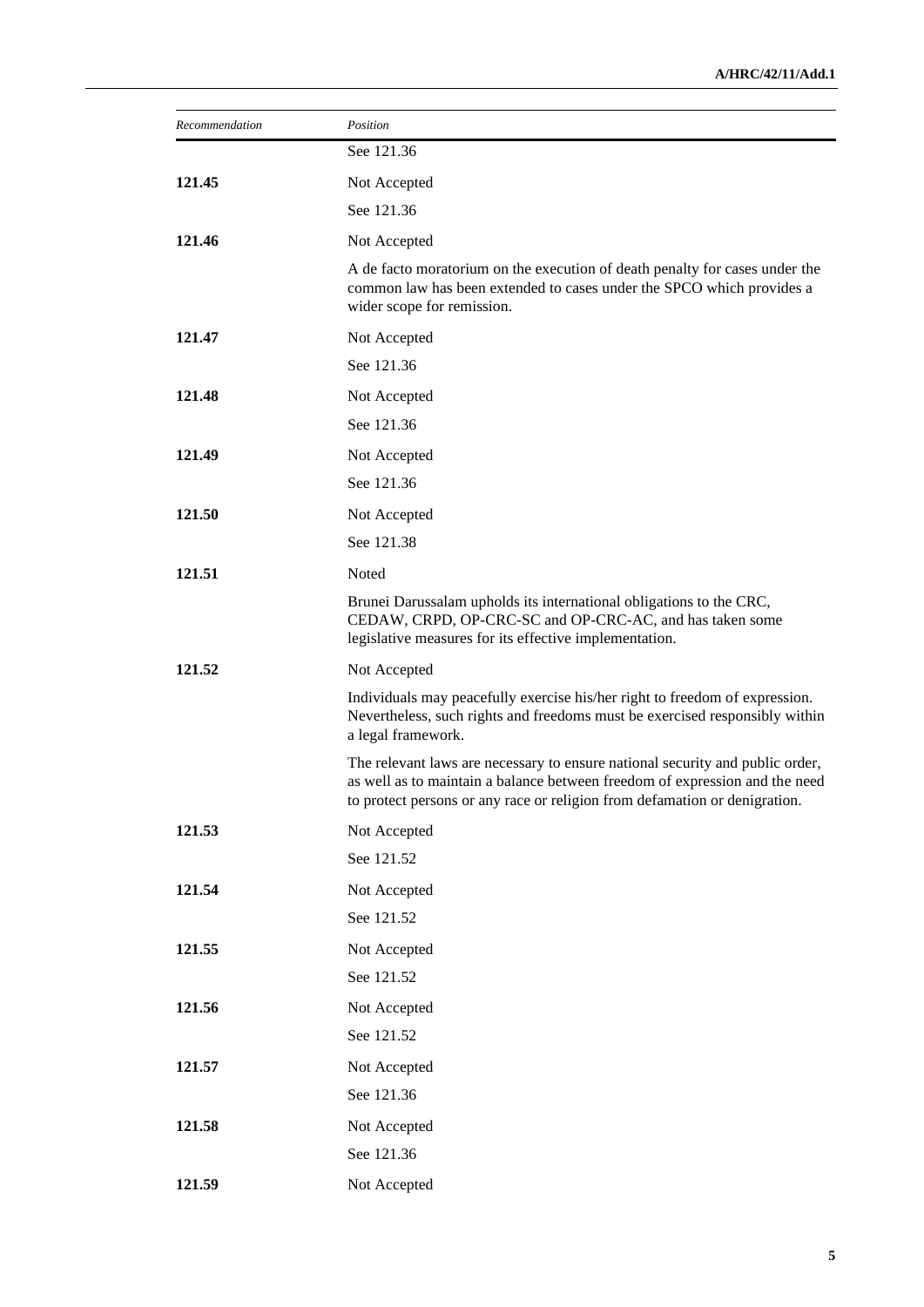| Recommendation | Position                                                                                       |
|----------------|------------------------------------------------------------------------------------------------|
|                | See 121.38                                                                                     |
| 121.60         | Not Accepted                                                                                   |
|                | See 121.36                                                                                     |
| 121.61         | Accepted                                                                                       |
| 121.62         | Not Accepted                                                                                   |
|                | See 121.38                                                                                     |
| 121.63         | Not Accepted                                                                                   |
|                | See 121.38                                                                                     |
| 121.64         | Not Accepted                                                                                   |
|                | See 121.36                                                                                     |
| 121.65         | Not Accepted                                                                                   |
|                | See 121.36                                                                                     |
| 121.66         | Not Accepted                                                                                   |
|                | The laws of Brunei Darussalam apply uniformly to sufficiently protect all<br>groups of people. |
| 121.67         | Not Accepted                                                                                   |
|                | See 121.36                                                                                     |
| 121.68         | Not Accepted                                                                                   |
|                | See 121.66                                                                                     |
| 121.69         | Not Accepted                                                                                   |
|                | See 121.38                                                                                     |
| 121.70         | Not Accepted                                                                                   |
|                | See 121.52                                                                                     |
| 121.71         | Not Accepted                                                                                   |
|                | See 121.52                                                                                     |
| 121.72         | Not Accepted                                                                                   |
|                | See 121.52                                                                                     |
| 121.73         | Not Accepted                                                                                   |
|                | See 121.36                                                                                     |
| 121.74         | Accepted                                                                                       |
| 121.75         | Accepted                                                                                       |
| 121.76         | Accepted                                                                                       |
| 121.77         | Not Accepted                                                                                   |
| 121.78         | Not Accepted                                                                                   |
| 121.79         | Accepted                                                                                       |
| 121.80         | Noted                                                                                          |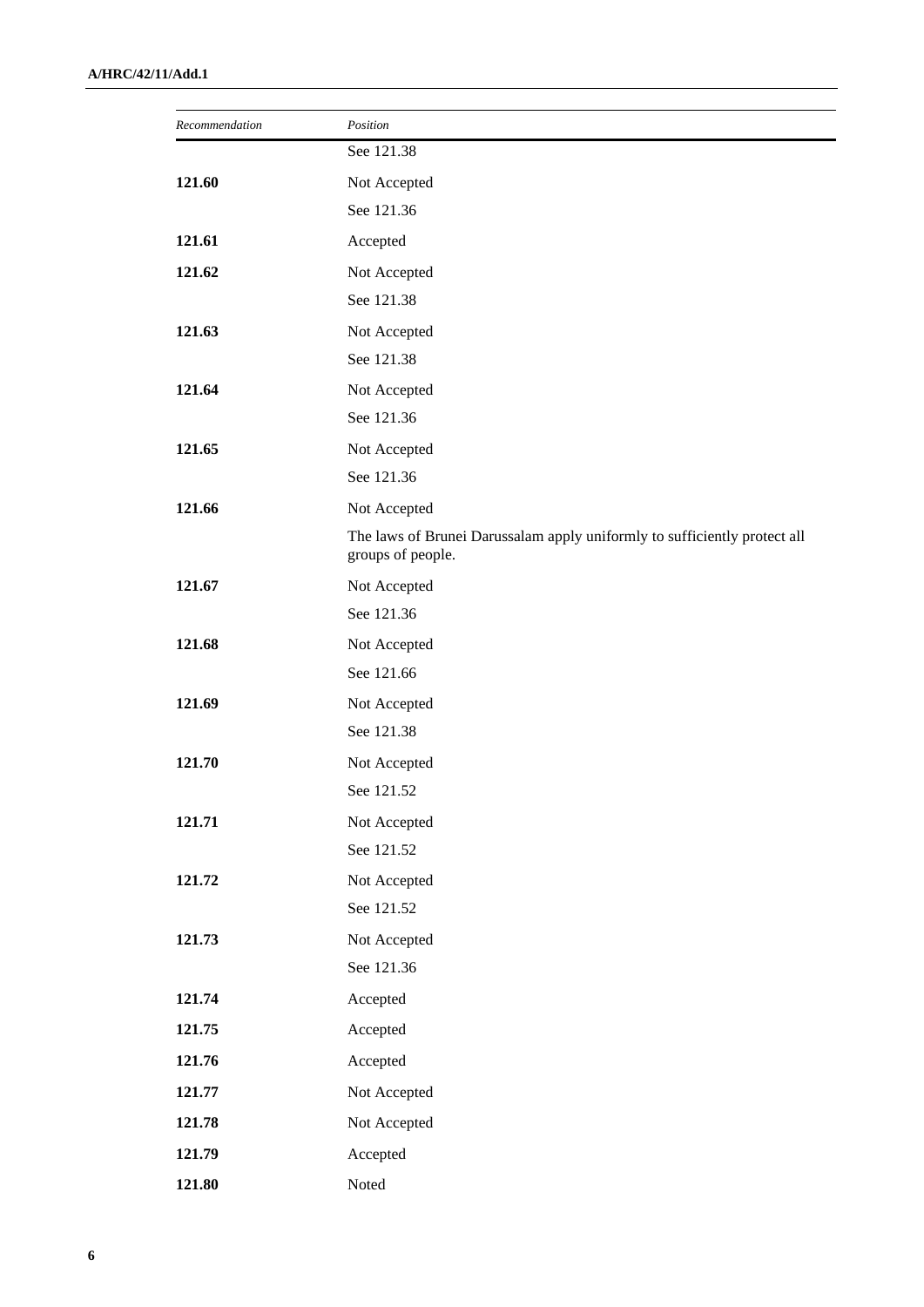| Recommendation | Position                                                                                                                                                                                                   |
|----------------|------------------------------------------------------------------------------------------------------------------------------------------------------------------------------------------------------------|
| 121.81         | Accepted                                                                                                                                                                                                   |
| 121.82         | Accepted                                                                                                                                                                                                   |
| 121.83         | Accepted                                                                                                                                                                                                   |
| 121.84         | Accepted                                                                                                                                                                                                   |
| 121.85         | Accepted                                                                                                                                                                                                   |
| 121.86         | Accepted                                                                                                                                                                                                   |
| 121.87         | Noted                                                                                                                                                                                                      |
| 121.88         | Accepted                                                                                                                                                                                                   |
| 121.89         | Noted                                                                                                                                                                                                      |
| 121.90         | Not Accepted                                                                                                                                                                                               |
|                | The law is there to respect and protect the religion and social fabric and<br>values of Brunei society.                                                                                                    |
|                | Brunei society, regardless of their status in relation to sexual orientation or<br>belief, continues to live in peace and harmony and works together for the<br>development and prosperity of the country. |
|                | On the issue of homosexual acts, Brunei Darussalam affirms the right of<br>privacy of individuals.                                                                                                         |
| 121.91         | Not Accepted                                                                                                                                                                                               |
|                | See 121.90                                                                                                                                                                                                 |
| 121.92         | Not Accepted                                                                                                                                                                                               |
|                | See 121.90                                                                                                                                                                                                 |
| 121.93         | Not Accepted                                                                                                                                                                                               |
|                | See 121.90                                                                                                                                                                                                 |
| 121.94         | Accepted                                                                                                                                                                                                   |
| 121.95         | Accepted                                                                                                                                                                                                   |
| 121.96         | Accepted                                                                                                                                                                                                   |
| 121.97         | Accepted                                                                                                                                                                                                   |
| 121.98         | Accepted                                                                                                                                                                                                   |
| 121.99         | Accepted                                                                                                                                                                                                   |
| 121.100        | Accepted                                                                                                                                                                                                   |
| 121.101        | Accepted                                                                                                                                                                                                   |
| 121.102        | Accepted                                                                                                                                                                                                   |
| 121.103        | Accepted                                                                                                                                                                                                   |
|                | Brunei Darussalam continues its efforts in the implementation of the SDG in<br>accordance with the SDG Political Declaration, particularly its national<br>policies, priorities and circumstances.         |
| 121.104        | Accepted                                                                                                                                                                                                   |
|                | Brunei Darussalam will continue its efforts to strengthen the mutually                                                                                                                                     |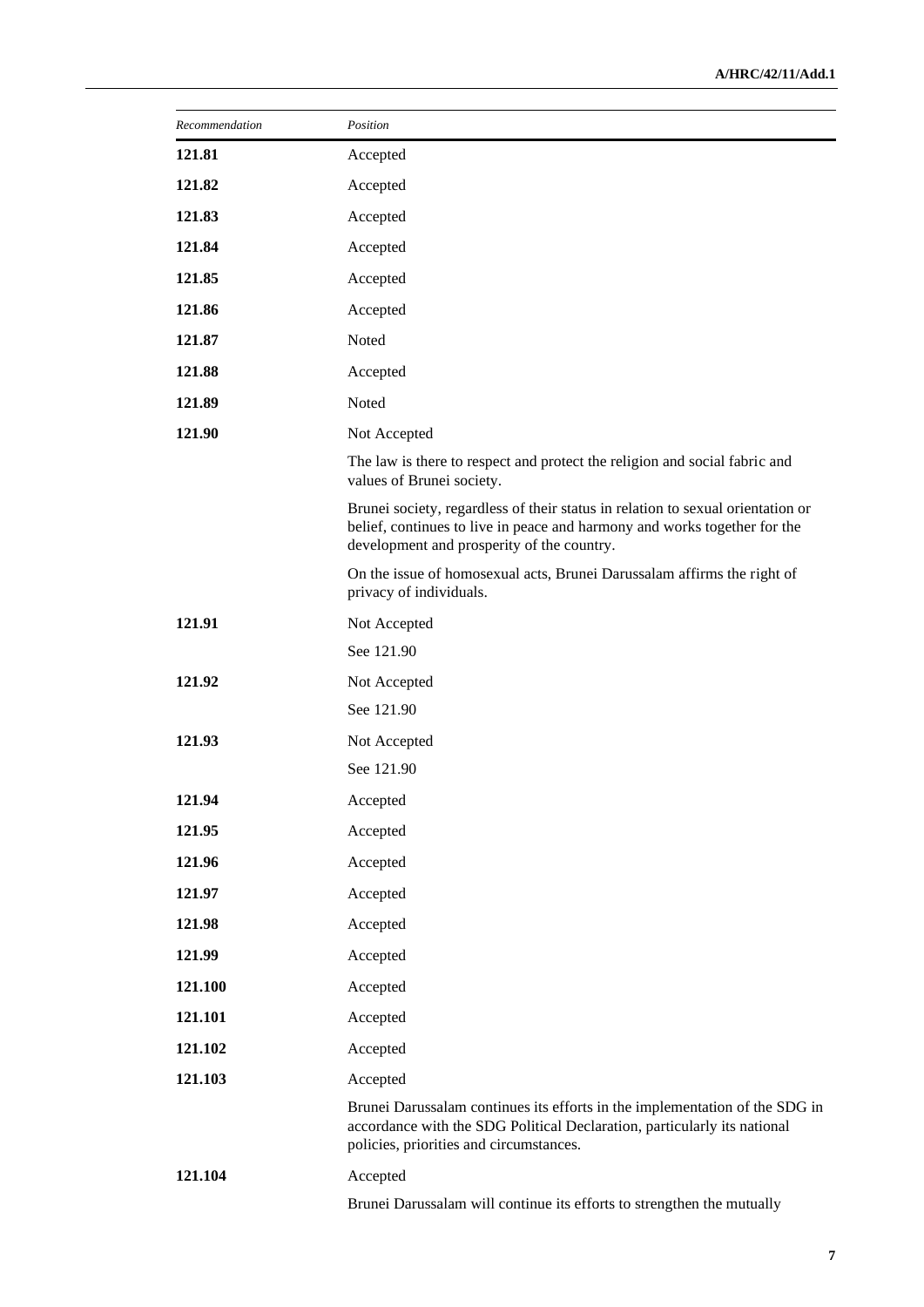| Recommendation | Position                                                                                                                                                                                                                                                                                                           |
|----------------|--------------------------------------------------------------------------------------------------------------------------------------------------------------------------------------------------------------------------------------------------------------------------------------------------------------------|
|                | reinforcing links and synergies between human rights and the SDGs in<br>accordance with the SDG Political Declaration, particularly its national<br>policies, priorities and circumstances.                                                                                                                        |
| 121.105        | Accepted                                                                                                                                                                                                                                                                                                           |
| 121.106        | Accepted                                                                                                                                                                                                                                                                                                           |
| 121.107        | Accepted                                                                                                                                                                                                                                                                                                           |
| 121.108        | Noted                                                                                                                                                                                                                                                                                                              |
|                | A de facto moratorium on the execution of death penalty for cases under the<br>common law has been extended to cases under the SPCO which provides a<br>wider scope for remission.                                                                                                                                 |
|                | Although a de facto moratorium on the execution of death penalty has been<br>put in place, it is important that Brunei Darussalam continues to preserve its<br>sovereign rights to implement laws that protect the society against the most<br>serious crimes and ensure justice for the victims and their family. |
| 121.109        | Noted                                                                                                                                                                                                                                                                                                              |
|                | See 121.108                                                                                                                                                                                                                                                                                                        |
| 121.110        | Not Accepted                                                                                                                                                                                                                                                                                                       |
| 121.111        | Not Accepted                                                                                                                                                                                                                                                                                                       |
| 121.112        | Not Accepted                                                                                                                                                                                                                                                                                                       |
|                | See 121.108                                                                                                                                                                                                                                                                                                        |
| 121.113        | Not Accepted                                                                                                                                                                                                                                                                                                       |
| 121.114        | Not Accepted                                                                                                                                                                                                                                                                                                       |
|                | A de facto moratorium on the execution of the death penalty for cases under<br>the common law has been extended to cases under the SPCO which provides<br>a wider scope of remission.                                                                                                                              |
|                | Brunei Darussalam is currently taking steps towards ratification of CAT.                                                                                                                                                                                                                                           |
| 121.115        | Accepted                                                                                                                                                                                                                                                                                                           |
| 121.116        | Accepted                                                                                                                                                                                                                                                                                                           |
| 121.117        | Not Accepted                                                                                                                                                                                                                                                                                                       |
|                | Brunei Darussalam highly regards the importance of freedom of religion of<br>its population including those others residing in the country. In accordance<br>with the Constitution, Islam is the official religion and other religion faiths<br>are also practiced in peace and harmony.                           |
|                | The importation of religious materials or scriptures regardless of any faith is<br>not banned in the county.                                                                                                                                                                                                       |
| 121.118        | Noted                                                                                                                                                                                                                                                                                                              |
|                | See 121.117                                                                                                                                                                                                                                                                                                        |
| 121.119        | Noted                                                                                                                                                                                                                                                                                                              |
|                | See 121.117                                                                                                                                                                                                                                                                                                        |
| 121.120        | Not Accepted                                                                                                                                                                                                                                                                                                       |
| 121.121        | Accepted                                                                                                                                                                                                                                                                                                           |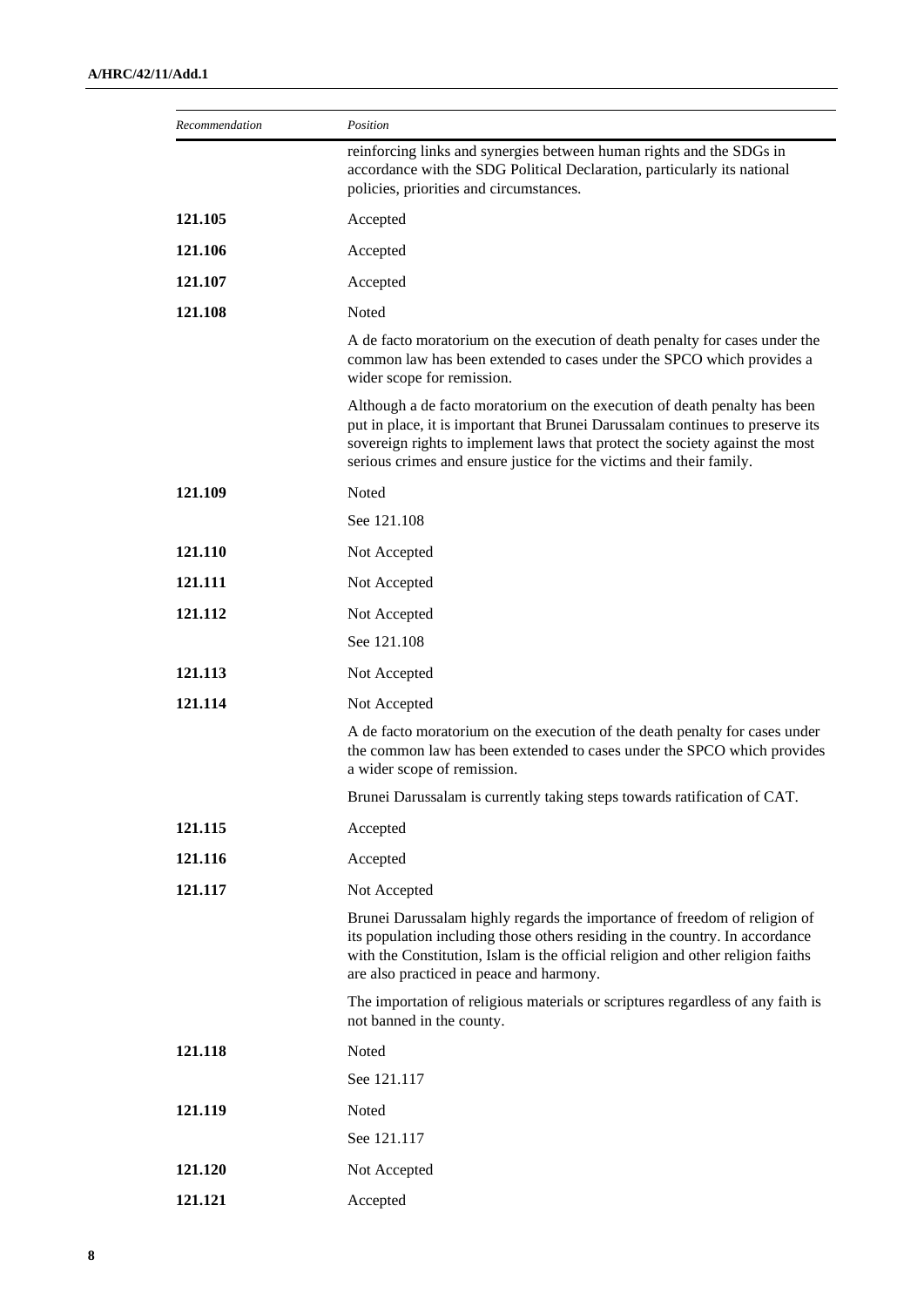| Recommendation | Position                                                                                                                                                                                                           |
|----------------|--------------------------------------------------------------------------------------------------------------------------------------------------------------------------------------------------------------------|
| 121.122        | Not Accepted                                                                                                                                                                                                       |
| 121.123        | Noted                                                                                                                                                                                                              |
|                | See 121.117                                                                                                                                                                                                        |
| 121.124        | Not Accepted                                                                                                                                                                                                       |
| 121.125        | Not Accepted                                                                                                                                                                                                       |
|                | Individuals may peacefully exercise his/her right to freedom of expression.<br>Nevertheless, such rights and freedoms must be exercised responsibly within<br>a legal framework.                                   |
|                | The relevant laws that regulate freedom of expression and media freedom<br>are necessary to ensure national security and public order.                                                                             |
|                | There is a need to maintain a balance between freedom of expression and the<br>need to protect persons or any race or religion from defamation or<br>denigration as well as from misrepresentations and falsehood. |
| 121.126        | Not Accepted                                                                                                                                                                                                       |
|                | See 121.125                                                                                                                                                                                                        |
| 121.127        | Noted                                                                                                                                                                                                              |
| 121.128        | Noted                                                                                                                                                                                                              |
|                | See 121.108                                                                                                                                                                                                        |
| 121.129        | Accepted                                                                                                                                                                                                           |
| 121.130        | Accepted                                                                                                                                                                                                           |
| 121.131        | Accepted                                                                                                                                                                                                           |
| 121.132        | Accepted                                                                                                                                                                                                           |
| 121.133        | Accepted                                                                                                                                                                                                           |
| 121.134        | Accepted                                                                                                                                                                                                           |
| 121.135        | Accepted                                                                                                                                                                                                           |
| 121.136        | Accepted                                                                                                                                                                                                           |
| 121.137        | Accepted                                                                                                                                                                                                           |
| 121.138        | Accepted                                                                                                                                                                                                           |
| 121.139        | Accepted                                                                                                                                                                                                           |
| 121.140        | Accepted                                                                                                                                                                                                           |
| 121.141        | Accepted                                                                                                                                                                                                           |
| 121.142        | Accepted                                                                                                                                                                                                           |
| 121.143        | Accepted                                                                                                                                                                                                           |
| 121.144        | Accepted                                                                                                                                                                                                           |
| 121.145        | Accepted                                                                                                                                                                                                           |
| 121.146        | Accepted                                                                                                                                                                                                           |
| 121.147        | Accepted                                                                                                                                                                                                           |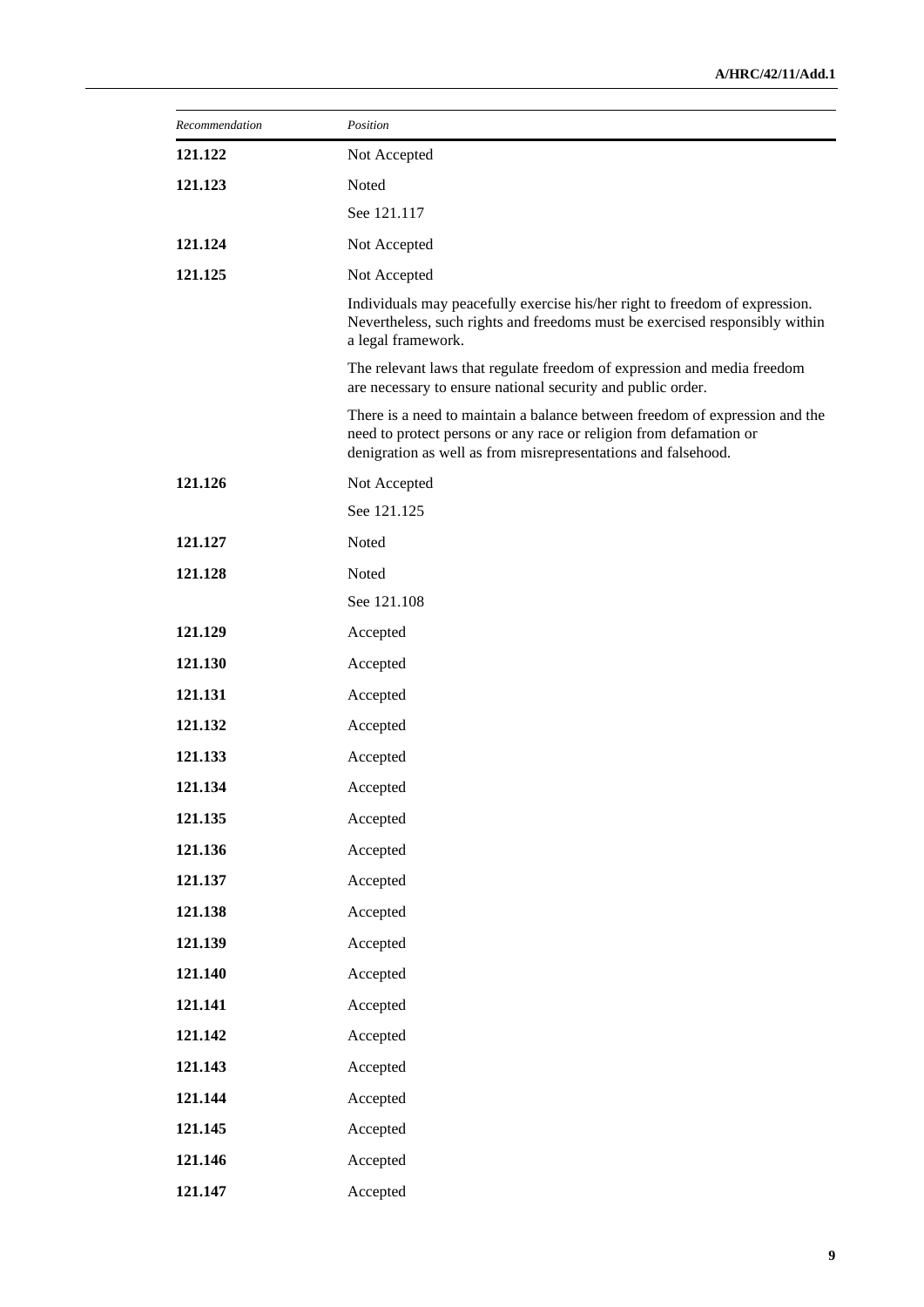| Recommendation | Position                                                                                                                                                                |
|----------------|-------------------------------------------------------------------------------------------------------------------------------------------------------------------------|
| 121.148        | Accepted                                                                                                                                                                |
| 121.149        | Accepted                                                                                                                                                                |
| 121.150        | Accepted                                                                                                                                                                |
| 121.151        | Accepted                                                                                                                                                                |
| 121.152        | Accepted                                                                                                                                                                |
| 121.153        | Noted                                                                                                                                                                   |
|                | The law allows for a woman to undergo abortion under certain medical<br>circumstances which threaten her life.                                                          |
| 121.154        | Accepted                                                                                                                                                                |
| 121.155        | Accepted                                                                                                                                                                |
| 121.156        | Accepted                                                                                                                                                                |
| 121.157        | Accepted                                                                                                                                                                |
| 121.158        | Accepted                                                                                                                                                                |
| 121.159        | Accepted                                                                                                                                                                |
| 121.160        | Accepted                                                                                                                                                                |
| 121.161        | Accepted                                                                                                                                                                |
| 121.162        | Accepted                                                                                                                                                                |
| 121.163        | Accepted                                                                                                                                                                |
| 121.164        | Accepted                                                                                                                                                                |
|                | Brunei Darussalam accepts the recommendation on the understanding that<br>its implementation is subject to Brunei Darussalam's policies and priorities.                 |
| 121.165        | Accepted                                                                                                                                                                |
| 121.166        | Accepted                                                                                                                                                                |
|                | See 121.164                                                                                                                                                             |
| 121.167        | Accepted                                                                                                                                                                |
| 121.168        | Accepted                                                                                                                                                                |
| 121.169        | Accepted                                                                                                                                                                |
| 121.170        | Noted                                                                                                                                                                   |
| 121.171        | Accepted                                                                                                                                                                |
| 121.172        | Accepted                                                                                                                                                                |
|                | Brunei Darussalam continues to implement its policies to increase the<br>participation of women in the development of the country subject to national<br>circumstances. |
| 121.173        | Noted                                                                                                                                                                   |
|                | See 121.28                                                                                                                                                              |
| 121.174        | Accepted                                                                                                                                                                |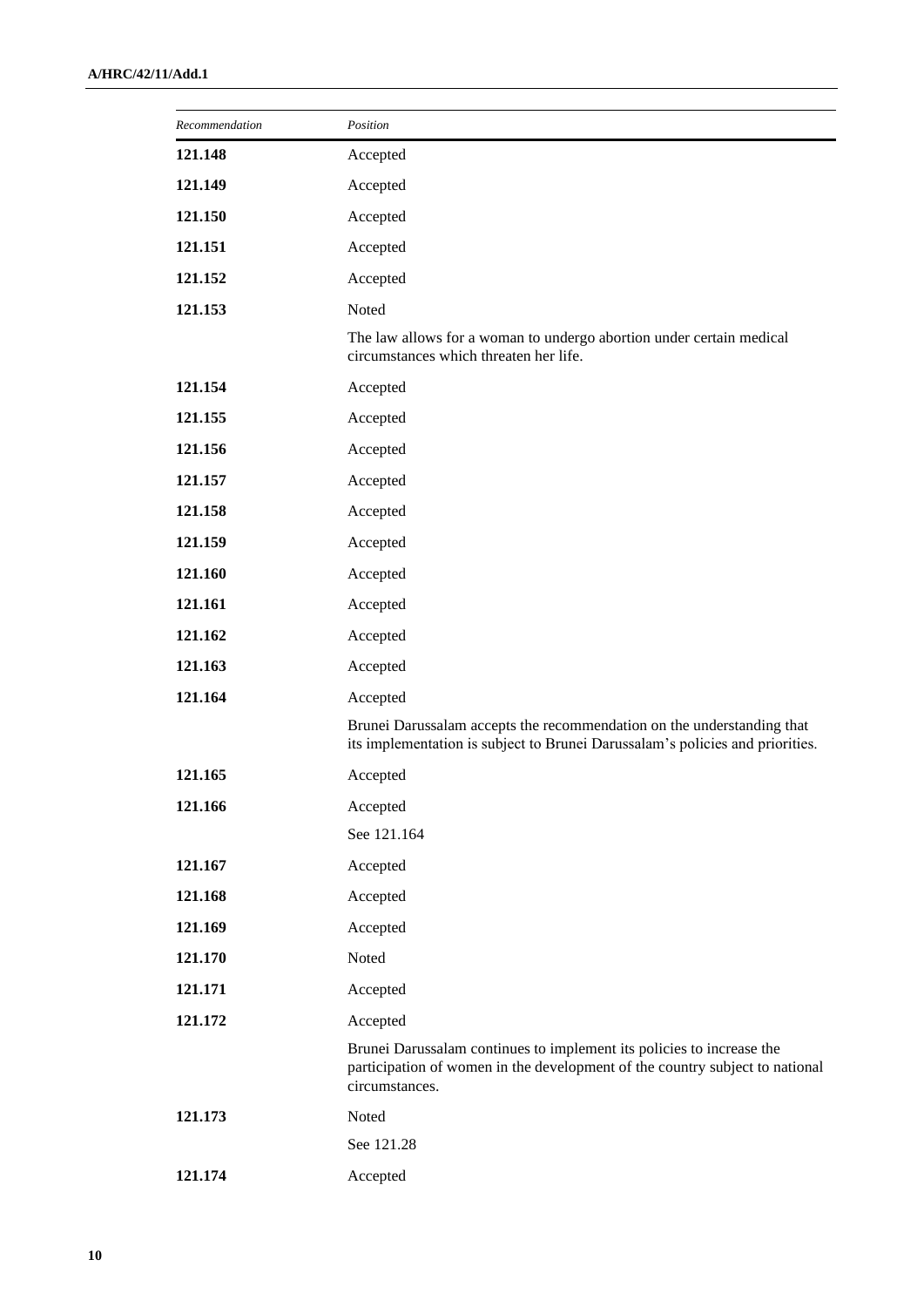| Recommendation | Position                                                                                                                                                                                                                                                                                                                                                                                                                                                                                                                                                                                                         |
|----------------|------------------------------------------------------------------------------------------------------------------------------------------------------------------------------------------------------------------------------------------------------------------------------------------------------------------------------------------------------------------------------------------------------------------------------------------------------------------------------------------------------------------------------------------------------------------------------------------------------------------|
| 121.175        | Accepted                                                                                                                                                                                                                                                                                                                                                                                                                                                                                                                                                                                                         |
| 121.176        | Not Accepted                                                                                                                                                                                                                                                                                                                                                                                                                                                                                                                                                                                                     |
| 121.177        | Accepted                                                                                                                                                                                                                                                                                                                                                                                                                                                                                                                                                                                                         |
| 121.178        | Accepted                                                                                                                                                                                                                                                                                                                                                                                                                                                                                                                                                                                                         |
| 121.179        | Noted                                                                                                                                                                                                                                                                                                                                                                                                                                                                                                                                                                                                            |
| 121.180        | Noted                                                                                                                                                                                                                                                                                                                                                                                                                                                                                                                                                                                                            |
| 121.181        | Noted                                                                                                                                                                                                                                                                                                                                                                                                                                                                                                                                                                                                            |
|                | Procedures are available for children of women citizens married to foreign<br>nationals to be accorded Brunei citizenship through an application process,<br>pursuant to Section 6 of the Brunei Nationality Act. In view that Brunei<br>Darussalam has a policy of single nationality, children of women citizens<br>may either be registered as Brunei nationals or the nationals as that of the<br>father.                                                                                                                                                                                                    |
| 121.182        | Noted                                                                                                                                                                                                                                                                                                                                                                                                                                                                                                                                                                                                            |
|                | The rights and welfare of women in this country are and have always been<br>protected and taken care of. Brunei Darussalam recognizes that gender<br>equality and women's empowerment are crucial for the advancement of<br>women towards national development. Women's rights to education, health,<br>employment, political and public life as well as participation at the<br>international level are recognized and given importance. There are general<br>and specific laws that address criminal acts against women. The laws of<br>Brunei Darussalam apply to everyone without any discrimination.        |
| 121.183        | Noted                                                                                                                                                                                                                                                                                                                                                                                                                                                                                                                                                                                                            |
|                | Provisions under the Married Women Act (Cap 190) and the Islamic Family<br>Law Act (Cap 217) protects women against violence in the household. The<br>two laws provide extensive protection for abused family members, through<br>among others, the issuance of protection orders, the award of compensation<br>to the victims, and the power of police officers to make arrest without<br>warrant.                                                                                                                                                                                                              |
|                | Brunei Darussalam objects to any practices that are harmful to female babies<br>and children. Female circumcision in Brunei Darussalam does not result in<br>any disfigurement and neither does it cause any maternal or perinatal<br>morbidity or mortality. Unlike male circumcision, which is globally<br>accepted as a medical intervention, female circumcision in Brunei<br>Darussalam does not involve any cutting or suturing and is virtually a<br>bloodless procedure. Therefore, Brunei Darussalam does not consider female<br>circumcision as practiced in the country as female genital mutilation. |
| 121.184        | Accepted                                                                                                                                                                                                                                                                                                                                                                                                                                                                                                                                                                                                         |
| 121.185        | Noted                                                                                                                                                                                                                                                                                                                                                                                                                                                                                                                                                                                                            |
|                | Brunei Darussalam objects to any practices that are harmful to female babies<br>and children. Female circumcision in Brunei Darussalam does not result in<br>any disfigurement and neither does it cause any maternal or perinatal<br>morbidity or mortality. Unlike male circumcision, which is globally<br>accepted as a medical intervention, female circumcision in Brunei<br>Darussalam does not involve any cutting or suturing and is virtually a<br>bloodless procedure. Therefore, Brunei Darussalam does not consider female<br>circumcision as practiced in the country as female genital mutilation. |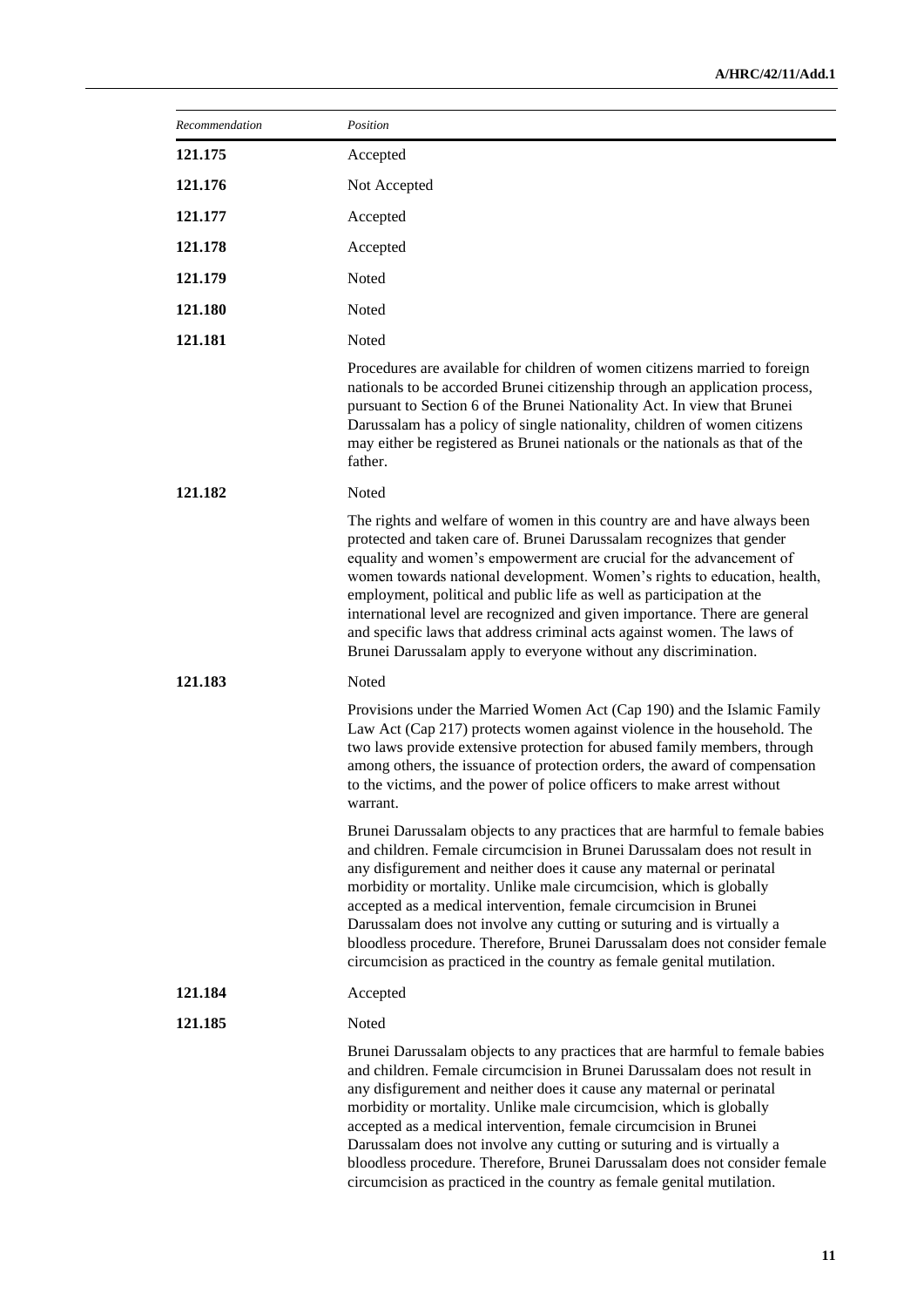| Recommendation | Position                                                                                                                                                         |
|----------------|------------------------------------------------------------------------------------------------------------------------------------------------------------------|
| 121.186        | Accepted                                                                                                                                                         |
|                | See 121.172                                                                                                                                                      |
| 121.187        | Accepted                                                                                                                                                         |
|                | See 121.172                                                                                                                                                      |
| 121.188        | Accepted                                                                                                                                                         |
| 121.189        | Accepted                                                                                                                                                         |
| 121.190        | Noted                                                                                                                                                            |
|                | Brunei Darussalam is currently implementing various measures to improve<br>its institutional capacity for the effective implementation of child-related<br>laws. |
| 121.191        | Accepted                                                                                                                                                         |
| 121.192        | Accepted                                                                                                                                                         |
| 121.193        | Noted                                                                                                                                                            |
| 121.194        | Accepted                                                                                                                                                         |
| 121.195        | Not Accepted                                                                                                                                                     |
| 121.196        | Not Accepted                                                                                                                                                     |
|                | See 121.114                                                                                                                                                      |
| 121.197        | Not Accepted                                                                                                                                                     |
|                | See 121.114                                                                                                                                                      |
| 121.198        | Accepted                                                                                                                                                         |
| 121.199        | Accepted                                                                                                                                                         |
| 121.200        | Accepted                                                                                                                                                         |
| 121.201        | Accepted                                                                                                                                                         |
| 121.202        | Not Accepted                                                                                                                                                     |
| 121.203        | Not Accepted                                                                                                                                                     |
| 121.204        | Not Accepted                                                                                                                                                     |
| 121.205        | Accepted                                                                                                                                                         |
| 121.206        | Accepted                                                                                                                                                         |
| 121.207        | Accepted                                                                                                                                                         |
| 121.208        | Accepted                                                                                                                                                         |
| 121.209        | Accepted                                                                                                                                                         |
| 121.210        | Accepted                                                                                                                                                         |
| 121.211        | Accepted                                                                                                                                                         |
| 121.212        | Accepted                                                                                                                                                         |
| 121.213        | Accepted                                                                                                                                                         |
| 121.214        | Accepted                                                                                                                                                         |